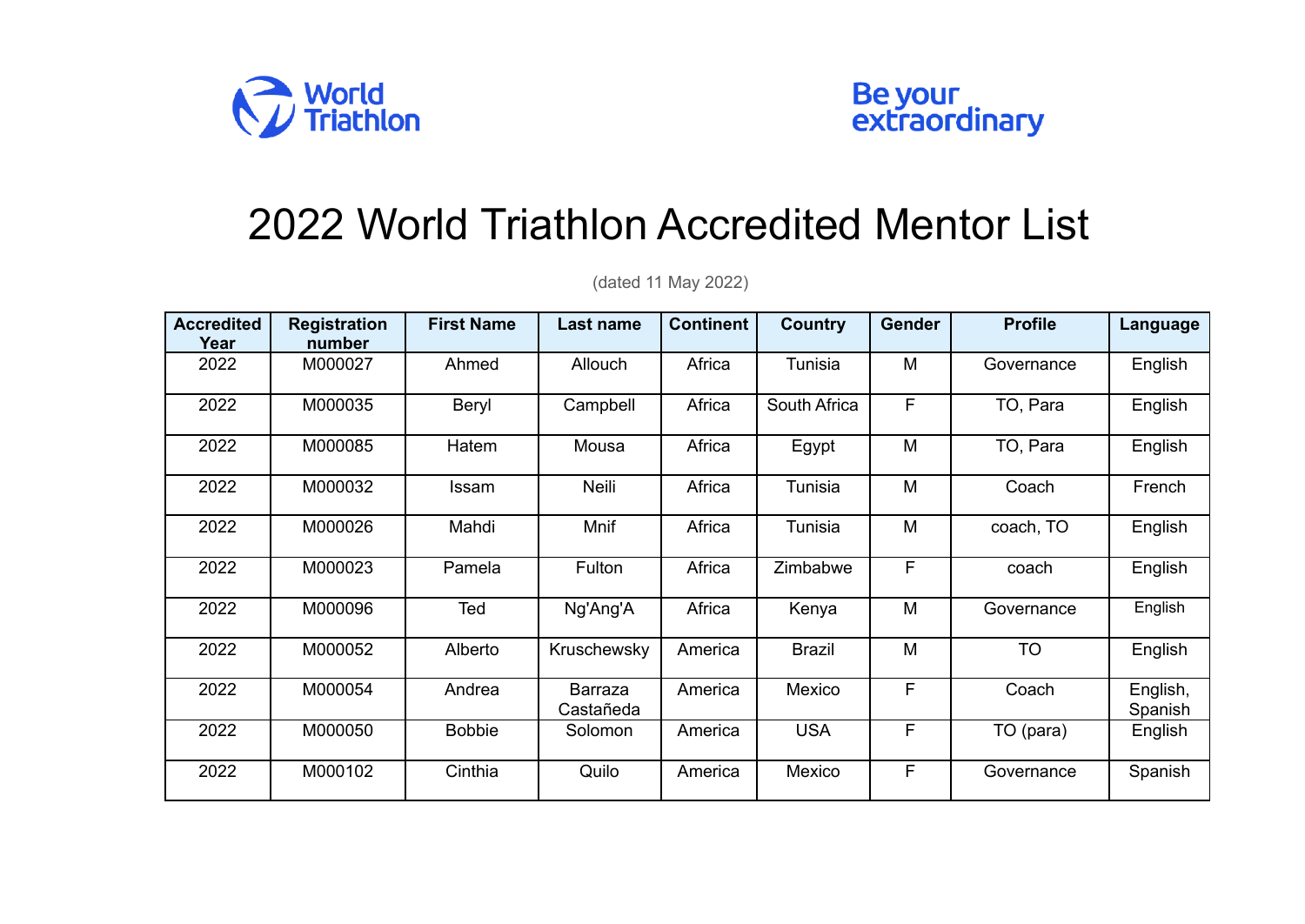| 2022 | M000107 | Holly                 | <b>Benner</b>        | America | <b>USA</b>    | F  | Coach                      | English             |
|------|---------|-----------------------|----------------------|---------|---------------|----|----------------------------|---------------------|
| 2022 | M000077 | Keri                  | Serota               | America | <b>USA</b>    | F. | Coach,<br>Governance, Para | English             |
| 2022 | M000104 | Leticia               | Zavala               | America | Uruguay       | F  | Governance                 | Spanish             |
| 2022 | M000061 | Martha<br>Eugenia     | Yeo Solana           | America | Mexico        | F  | <b>TO</b>                  | Spanish,<br>English |
| 2022 | M000082 | Mauricio Julio        | Garzon<br>Camelo     | America | Colombia      | M  | Coach                      | Spanish             |
| 2022 | M000037 | Nora                  | Lucero               | America | Guatemala     | F  | Coach, Para                | Spanish             |
| 2022 | M000076 | Rebecca               | Piper                | America | <b>USA</b>    | F  | Coach, Para                | English             |
| 2022 | M000004 | Rodrigo               | Milazzo              | America | <b>Brazil</b> | M  | Coach                      | English,<br>Spanish |
| 2022 | M000072 | Steven                | Espling              | America | <b>USA</b>    | F. | <b>TO</b>                  | English             |
| 2022 | M000006 | Yolmary del<br>Carmen | Vasquez<br>Quereigua | America | Venezuela     | F  | Coach, Para                | Spanish             |
| 2022 | M000019 | Abdallah              | Abushabab            | Asia    | Palestine     | M  | Coach                      | English             |
| 2022 | M000008 | Adele                 | Cheah                | Asia    | Malaysia      | F  | TO (para)                  | English             |
| 2022 | M000002 | Eugene                | Lee                  | Asia    | Singapore     | M  | Coach,<br>Governance       | English             |
| 2022 | M000112 | Hussein               | Khalife              | Aisa    | Lebanon       | M  | Governance                 | English             |
| 2022 | M000101 | Jianqiu               | Qin                  | Asia    | China         | M  | Governance                 | English             |

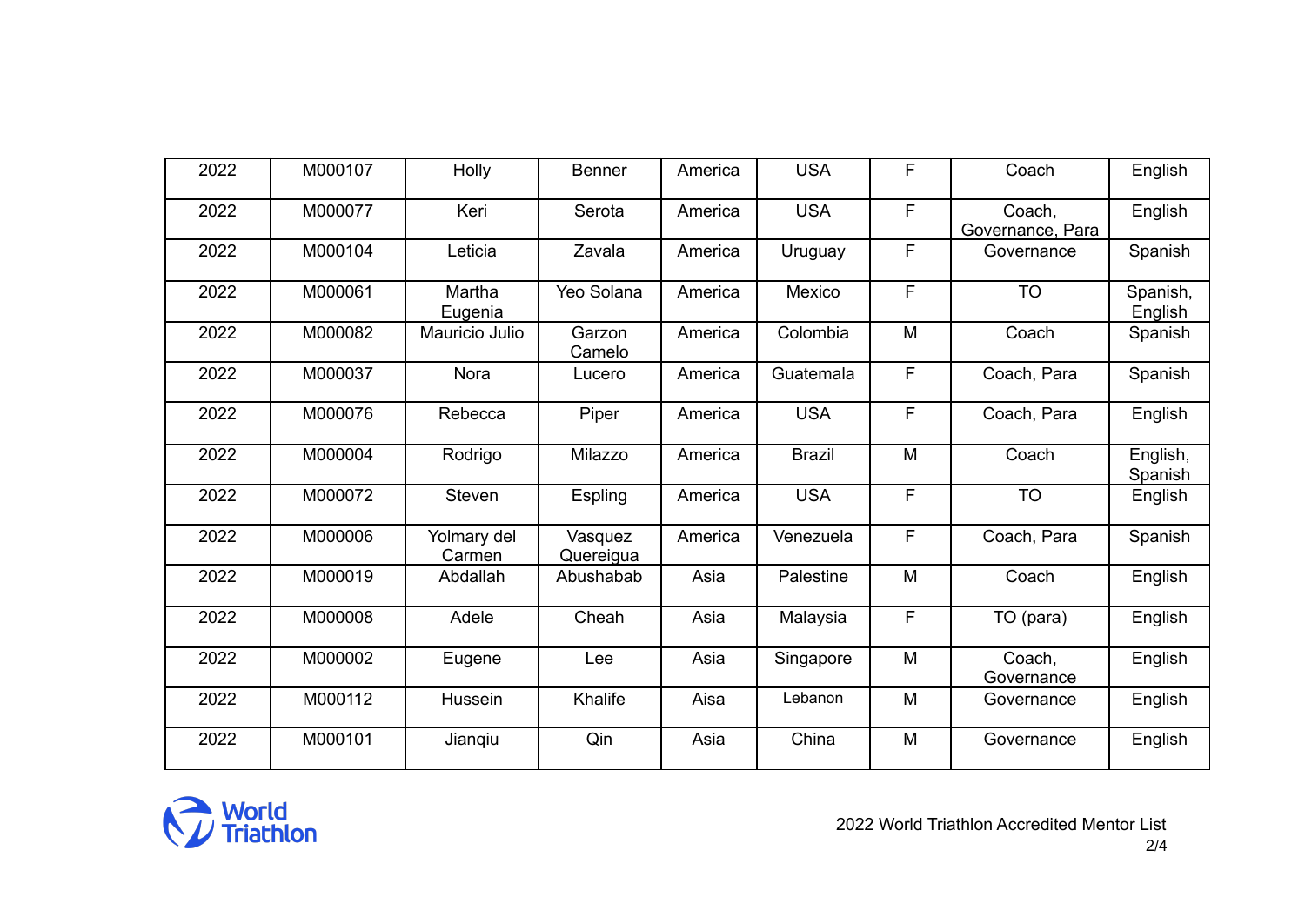| 2022 | M000094 | Kenji                | Kitano        | Asia   | Japan                | M | <b>TO</b>    | English |
|------|---------|----------------------|---------------|--------|----------------------|---|--------------|---------|
| 2022 | M000049 | Kenta                | Ando          | Asia   | Chinese<br>Macao     | M | Coach (para) | English |
| 2022 | M000074 | Koji                 | Koganezawa    | Asia   | Japan                | M | <b>TO</b>    | English |
| 2022 | M000084 | Kyung Sook           | Kim           | Asia   | Korea                | F | <b>TO</b>    | English |
| 2022 | M000034 | Lindzi               | Nader         | Asia   | Lebanon              | F | Coach        | English |
| 2022 | M000021 | Maria                | <b>Bowden</b> | Asia   | Malaysia             | F | <b>TO</b>    | English |
| 2022 | M000047 | Marie<br>Josephine   | Zafra         | Asia   | Philippines          | F | <b>TO</b>    | English |
| 2022 | M000100 | Nadia                | Nehme         | Asia   | Lebanon              | F | Governance   | English |
| 2022 | M000092 | <b>Patrick Chris</b> | Joson         | Asia   | Philippines          | M | Para         | English |
| 2022 | M000020 | Pooja                | Chaurushi     | Asia   | India                | F | Coach        | English |
| 2022 | M000031 | Sze Yuen Leo         | Mo            | Asia   | Hong Kong            | M | <b>TO</b>    | English |
| 2022 | M000010 | Alpar                | Nagy          | Europe | Hungary              | M | TO, Para     | English |
| 2022 | M000106 | Ates                 | Ataseven      | Europe | <b>Turkey</b>        | M | Governance   | English |
| 2022 | M000071 | <b>Bela</b>          | Dr. Varga     | Europe | Hungary              | M | <b>TO</b>    | English |
| 2022 | M000089 | Benjamin             | Cummings      | Europe | <b>Great Britain</b> | M | Governance   | English |